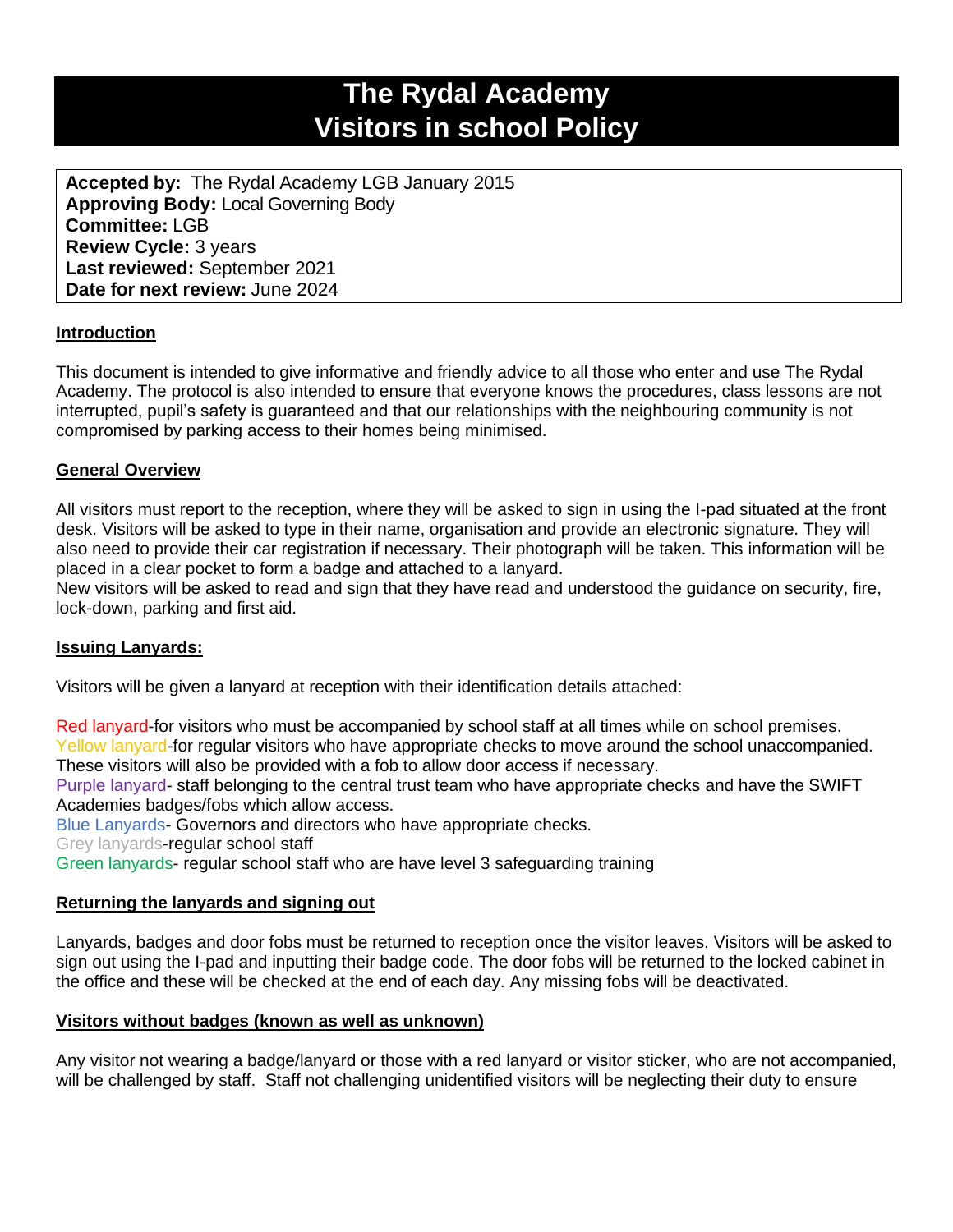school security and pupil safety. Remember that infrequent visitors, even parents, volunteers etc. will not be known by all staff and therefore need to be wearing a badge.

## **If you see a visitor who is known to you but is not wearing a badge, the chances are that they have not followed the correct visitor's procedures (see above) and so it is your duty to politely remind them of our protocol and request that they return to the office to obtain a badge/lanyard.**

No occasional visitor should be issued with, or loaned a foyer door lock fob by any member of staff. Occasional visitors should be challenged if trying to wedge doors open for their convenience e.g. workmen wishing to bring equipment into school.

Workmen coming onto site should be asked about their requirements for door access etc. – if constant access is needed they will have to come to an agreement with one of the site managers. If this is not possible then the workmen will have to be inconvenienced. The need for school security and the welfare of pupils outweighs time and inconvenience to site workmen.

## **Parents/carers visiting or bringing pupils into school after appointments etc.**

All parents/carers must follow the visitor's procedure and obtain visitors badges/lanyards at all times no matter how well they think they are known to staff. This will also be the case even if they have pre – arranged meetings with teachers and other professionals. They must abide by all procedures as they will not be known by everyone on site and will therefore be challenged by The Rydal Academy personnel if they are not wearing badges (as part of our responsibility and duty of care to the pupil's.)

During parent pupil consultations and other large events, due to numbers, visitors will not be given lanyards but all the areas where visitors are permitted will be staffed.

# **Parents/carers as visitors**

Parents/carers who bring pupils into school after the start of the school day due to hospital, dental appointments etc. need to register their child at reception. The child will then be allowed into the school foyer where a member of staff will escort them to their class if they are in Nursery or the key stage 1 building. If the child's class is in the key stage 2 building they can go to their classroom by themselves. Parents must not leave their child without seeing the secretary or someone in authority and ensuring that their child has entered the school premises.

# **Polite Note**

Parents must always follow the signing in procedures. Parents and carers must not walk through the building without identification or enter classes during lesson times without prior arrangement, as this could be detrimental to the balance of lessons and the concentration of pupil's and staff alike.

If parents wish to discuss issues with staff they can do so via letters, or request that staff phone them. Staff are also happy to meet parents and carers after school. Discussion can not take place in class in front of pupil's or during lesson time.

Staff on duty on gates and entrances before and after school can also signpost parents to relevant staff as required.